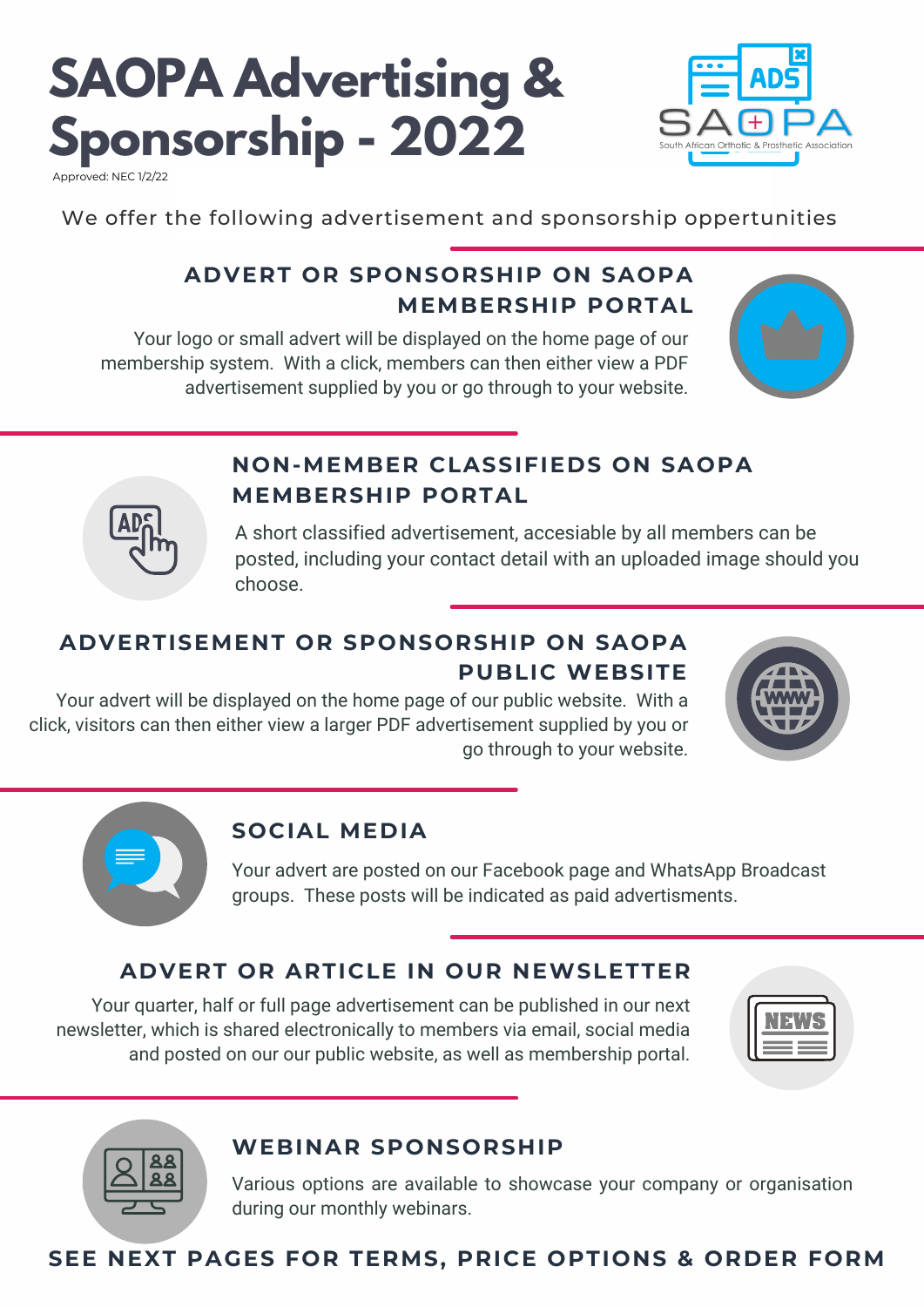# **ITEM AND PRICE OPTIONS - DIGITAL**

| <b>DESCRIPTION</b>                                                                |                    |  |
|-----------------------------------------------------------------------------------|--------------------|--|
| Advert or Sponsorship on Membership Portal (3 Months)                             | R <sub>2</sub> 500 |  |
| Advert or Sponsorship on Membership Portal (6 Months)                             | R4500              |  |
| Advert or Sponsorship on Membership Portal (12 Months)                            | R8 500             |  |
| Non-member classifieds on Membership portal (1 Month)                             | <b>R500</b>        |  |
| Non-member classifieds on Membership portal (2 Months)                            | R750               |  |
| Non-member classifieds on Membership portal (3 Months)                            | R900               |  |
| Advert or sponsorship on SAOPA public website (Banner - 3 Months)                 | R3 000             |  |
| Advert or sponsorship on SAOPA public website (Banner - 6 Months)                 | <b>R5500</b>       |  |
| Advert or sponsorship on SAOPA public website (Banner - 12 Months)                |                    |  |
| Advert or sponsorship on SAOPA public website (Portrait - 3 Months)               | R <sub>2</sub> 500 |  |
| Advert or sponsorship on SAOPA public website (Portrait - 6 Months)               | R4500              |  |
| Advert or sponsorship on SAOPA public website (Portrait - 12 Months)              | R9 250             |  |
| Social Media - Face Book (1 Post)                                                 | <b>R500</b>        |  |
| Social Media - WhatsApp Broadcast (1 Post)                                        | <b>R500</b>        |  |
| Social Media - Members only WhatsApp Broadcast (1 Post) Available from March 2022 | <b>R500</b>        |  |
| Advert in ONE Newsletter (Quarter Page - any page location)                       | <b>R500</b>        |  |
| Advert or Article in ONE Newsletter (Half Page - any page location)               | <b>R700</b>        |  |
| Advert or Article in ONE Newsletter (Full Page - Second Page)                     | R950               |  |

Package discounts - you decide which items best suit your need:

Book any 2 items at a 5% discount on total cost

Book any 3 items at a 7.5% discount on total cost

Book any 5 items or more at a 10% on total cost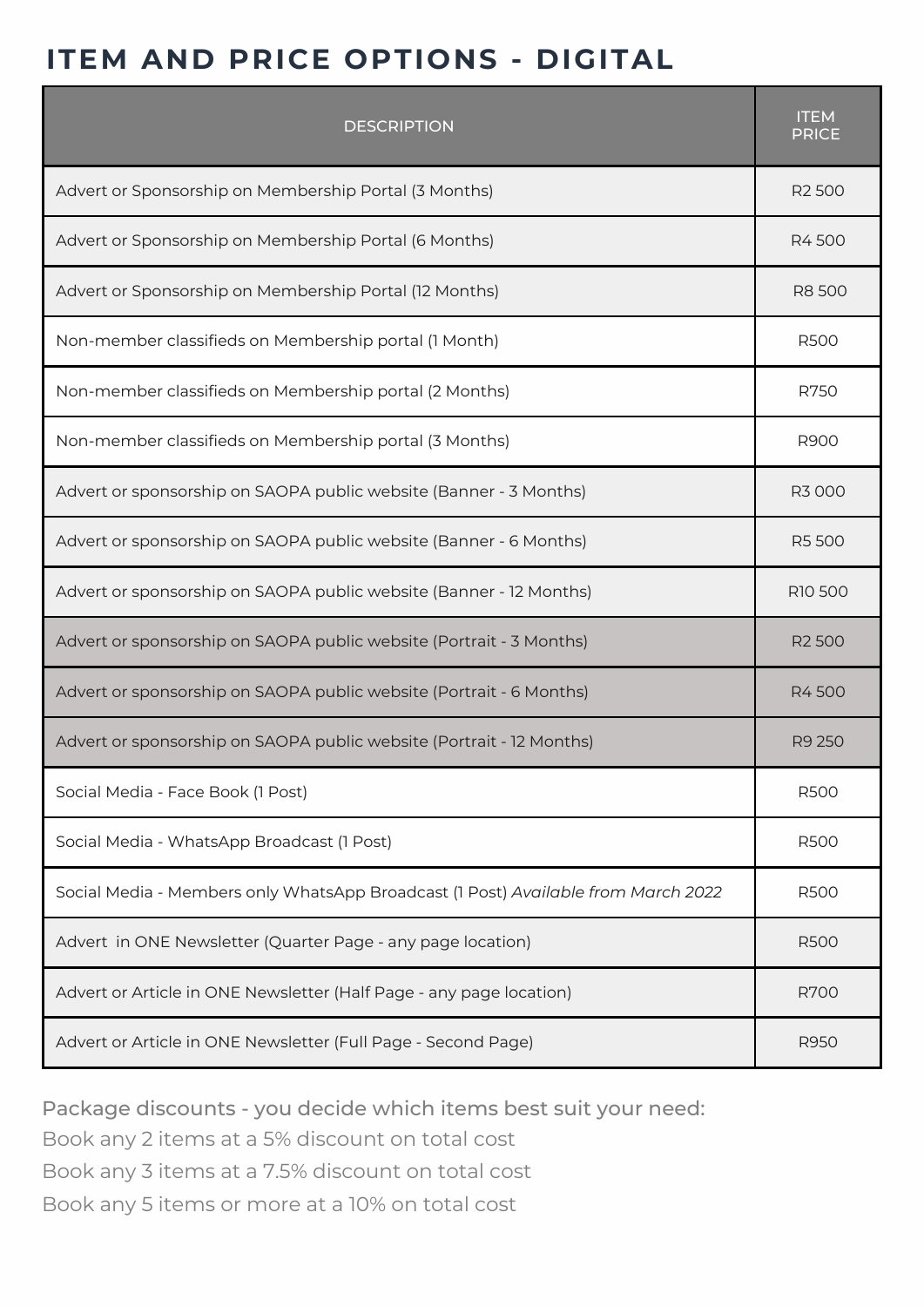# **TERMS AND REQUIREMENTS - DIGITAL**

#### GENERAL

- Content and information must adhere to SAOPA's ethical code and must be of interest to the O&P profession.
- Placement might be subject to approval by the appropriate SAOPA Committee.
- In case of space limitations on certain platforms, allocation will take place on a 'first come, first serve' basis on grounds of a signed booking request.
- All paid content may be labeled as such on all platforms.
- All rates exclude VAT or design fees (the latter to be quoted separate if required)
- Social Media posts might be rescheduled (within awindow of 5 business days) to manage information flow to members and ensure an equal distribution stream of adverts and other professon focused information.

SAOPA

Home

#### ADVERT OR SPONSORSHIP ON MEMBERSHIP PORTAL

Logo/Image with click through to website or supplied PDF Ratio of logo/image: 1x1 To be supplied:

- Logo/Image

- Website URL or PDF Document/Advert

#### NON-MEMBERS CLASSIFIEDS ON MEMBERSHIP PORTAL

To be supplied:

- Title of Classified (Max 5 words)
- Type: e.g. vacancy; products, equipment, event etc
- Business or Organisation Name
- Description/Text (Max 150 words)
- Email
- Telephone Nr
- City/Town
- Province
- Image (optional)

\*Members can post for free and directly from their profile

#### SOCIAL MEDIA POST - FACEBOOK OR WHATSAPP BROADCAST

To be supplied:

JPEG/PNG or PDF document (link will be posted for the latter)

or

- Business or Organisation Name
- Short Text Content (will be posted exactly as supplied)
- Email
- Telephone Nr
- Website (optional)

If we draw up your post, it will look similar to this example.

**SA**<sub>E</sub>PA **ADVERTISEMENT** 

**BUSINESS NAME** Sample Text Into

Sample Sub Heading Sample Text

Contact us at: sample\_email@gmail.com 082 123 4567 www.sampleweb.co.za



**PAID** 

Eind an Orthotist/Prosthetic

CE MOBILITY

ottobock

۱ń.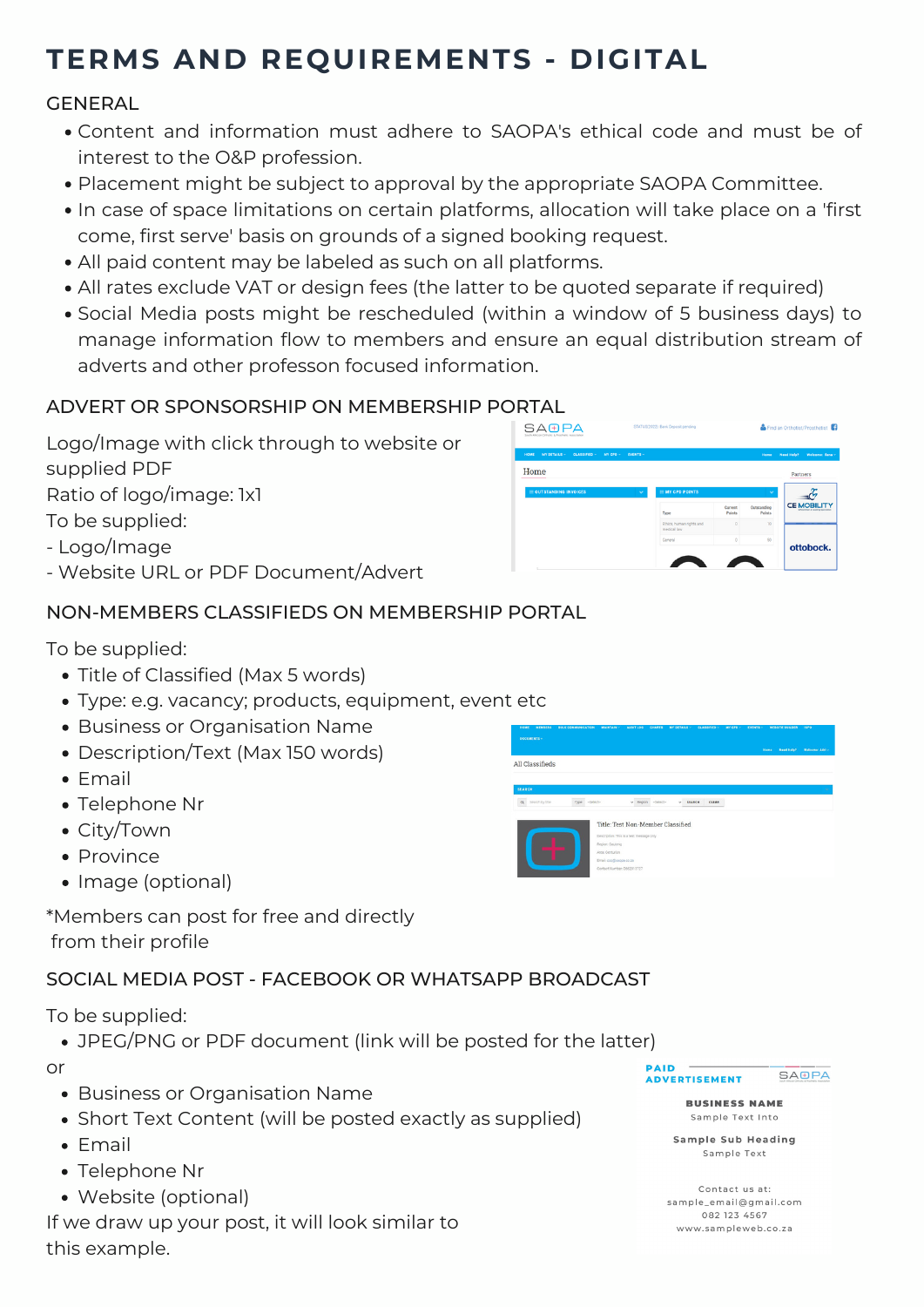#### SPONSORSHIP ON SAOPA PUBLIC WEBSITE (Homepage)

#### These placements are done with the intent to promote the larger business or organisation to the O&P community and/or to show support to SAOPA.

To be supplied:

- High Resolution Logo/Image with click through to website (URL) or supplied PDF:
	- Banner style: 1100px x 400px
	- Portrait style: 320px x 480px
- Banner style will be placed midway on the Homepage and above page bottom strip
- Portrait style will be place to the left side of the Homepage
- Please note: Due to space limitations, SAOPA may choose to place these as either fixed/static placement or in a 'carousel'.

(Please note: Website redesign foreseen for 2022, which will not negatively affect your contracted advertisement or sponsorship placement. The below is only a 'non-scaled' indication of location of ads on the homepage)

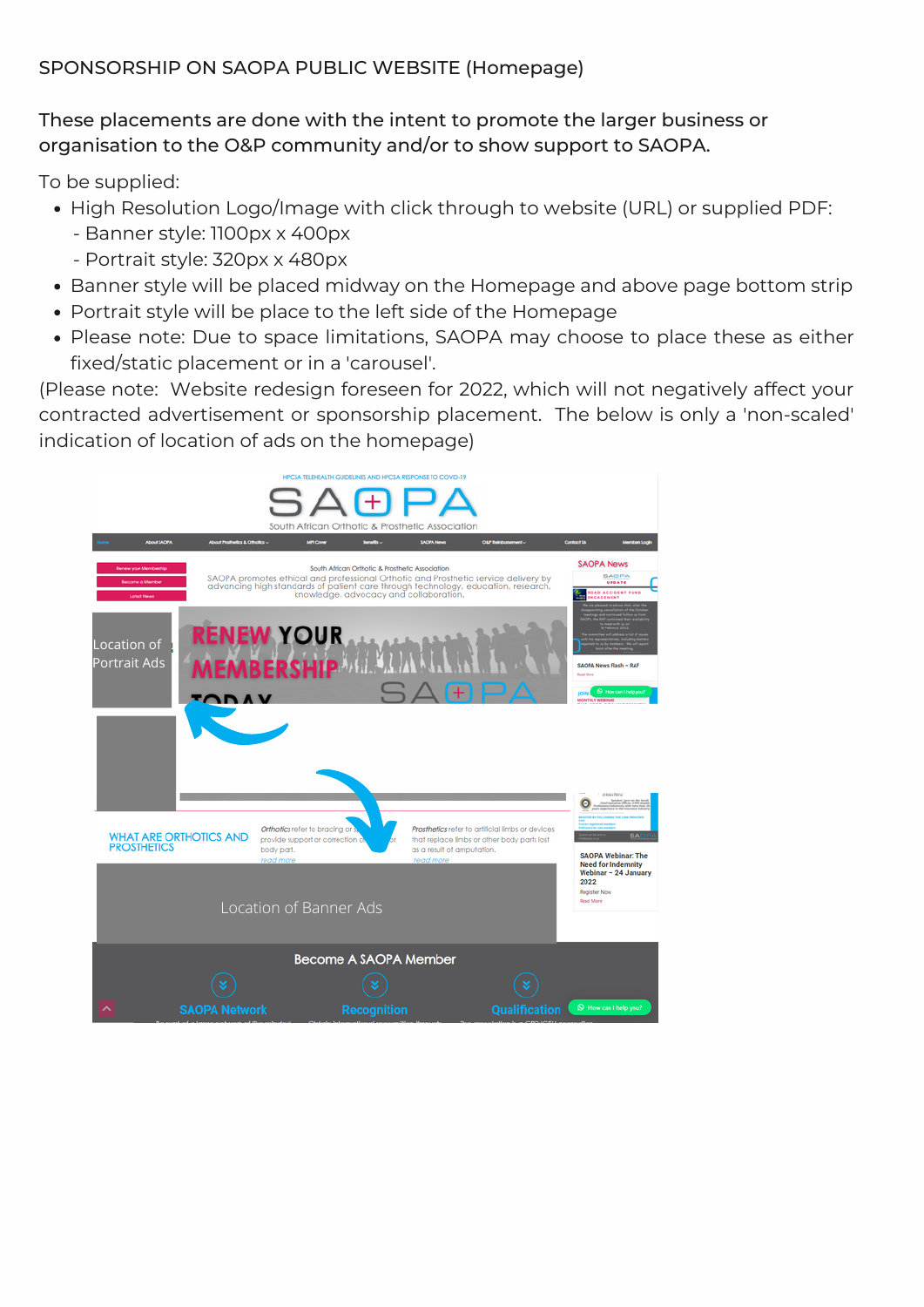# **TRADER, ADVERTISER OR SPONSOR - WEBINAR OR E-LEARING OPPORTUNITIES**

| <b>DESCRIPTION</b>                                                                                                                                                                       | Option 1<br>Sole<br>Sponsor | Option <sub>2</sub><br><b>Trader</b><br><b>Product</b><br>Showcase | Option 3<br>Shared<br>Sponsor<br>(max 2)<br>sponsors) |
|------------------------------------------------------------------------------------------------------------------------------------------------------------------------------------------|-----------------------------|--------------------------------------------------------------------|-------------------------------------------------------|
| 10 - 15 seconds advertisement before & after Webinar                                                                                                                                     | X                           |                                                                    | X                                                     |
| Trader may run max 1min advertisement per 60 min slot                                                                                                                                    |                             | X                                                                  |                                                       |
| Company Logo on Webinar "Waiting/Welcome Page"                                                                                                                                           | X                           | X                                                                  | $\times$                                              |
| Company Logo on Breaks pages (if applicable for event)                                                                                                                                   | X                           | X                                                                  | X                                                     |
| CPD Accredited content allowed only if contents deemed to<br>be of educational value to the profession and in accordance<br>with the HPCSA CPD guidelines                                | X                           | X                                                                  | X                                                     |
| Distributed via Public Website, Membership Portal,<br>Membership E-mail Database; SAOPA Facebook and<br>WhatsApp Broadcast (minimum 2 posts - advertisement &<br>reminder)               | X                           | X                                                                  | $\times$                                              |
| Logo on Webinar Advertisement, Registration and Reminder<br>email.                                                                                                                       | X                           | Χ                                                                  | X                                                     |
| Speaker Sponsor (company nominates/arrange own or<br>approve SAOPA suggested speaker and separately cover any<br>cost for such speaker - to be confirmed during initial<br>arrangements) | X                           |                                                                    | X                                                     |
| Trader arrange and nominate presenter to showcase product<br>& technique for max 60min (allowing for Q&A)                                                                                |                             | X                                                                  |                                                       |
| One post-event link sent via email to all attendees - detail and<br>content as supplied by sponsor.                                                                                      | X                           | Χ                                                                  | X                                                     |
| Cost of Booking (Excl VAT)                                                                                                                                                               | R5 000                      | R5 500                                                             | R <sub>2500</sub>                                     |

Notes:

- SAOPA cannot guarantee minimum registration and attendance
- Attendee list will be shared with Sponsor for purposes of record keeping. Any contact with attendees must be on a basis that allow opting out of further communication.
- SAOPA cannot take responsibility for securing a co-sponsor, but will endevour to assist and make referrals if interest is known to us at that point.
- Bookings must be confirmed at least by the 5th of each month to allow for presentation on the last Monday (16:00) of the month. (Exceptions to be discussed beforehand)
- These packages and fees does not refer to annual workshops or congress events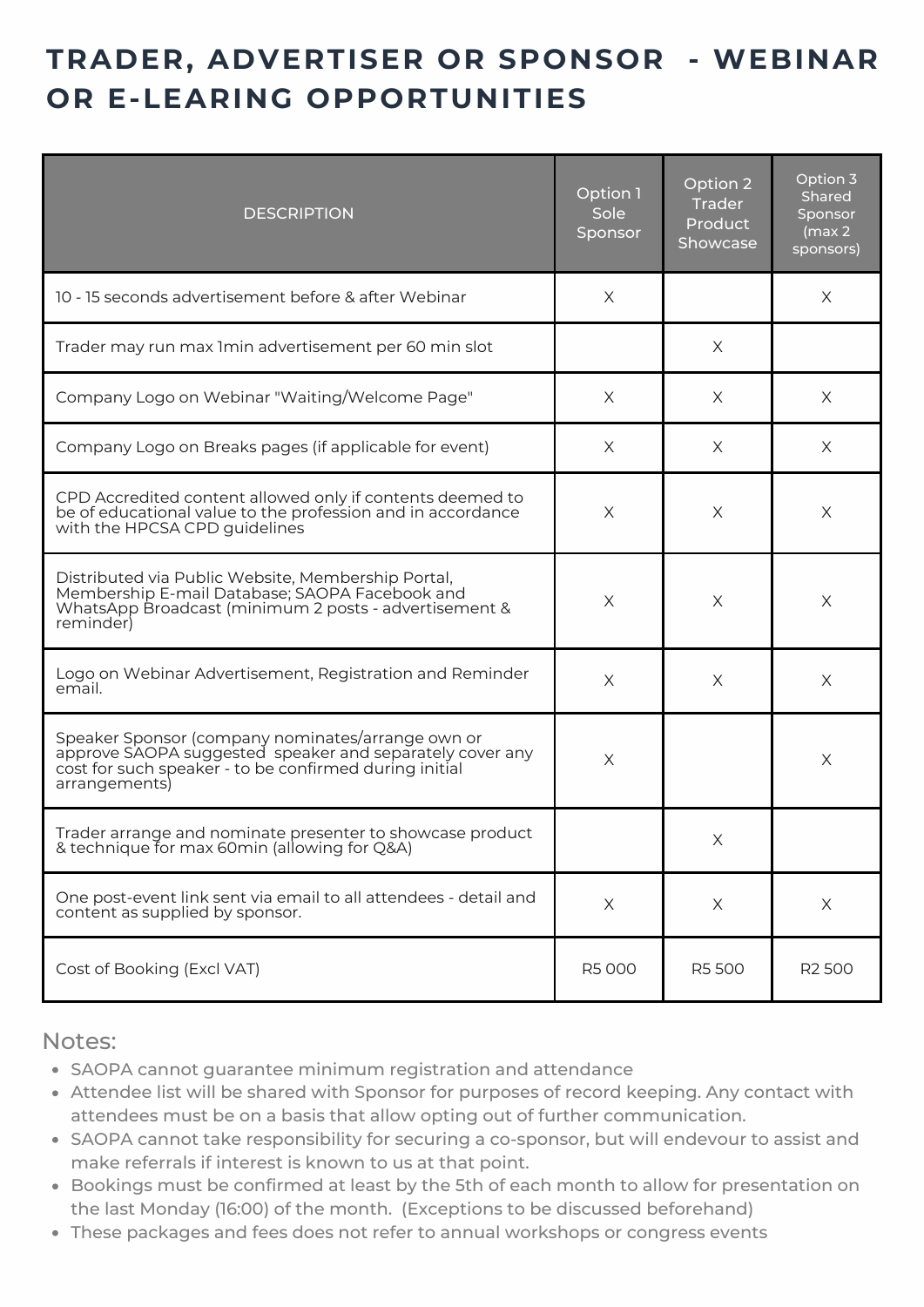# **ADVERTISING/SPONSORSHIP ENQUIRY OR BOOKING FORM**



Please complete and indicate  $\blacktriangledown$  your requirements to allow SAOPA to accurately supply an invoice and acceptance of your order. E-mail completed form or any enquiries to

#### **coo@saopa.co.za**

| <b>Business Name</b> | <b>Billing</b><br>Address (incl<br>Postal Code) |  |
|----------------------|-------------------------------------------------|--|
| <b>Contact Name</b>  | Order<br>Reference                              |  |
| Cellphone            | E-mail                                          |  |
| <b>VAT Number</b>    | <b>Business Reg.</b><br>Number                  |  |

| <b>DESCRIPTION</b>                                                        | 3<br><b>Months</b> | 6<br>Months         | 12<br><b>Months</b> |
|---------------------------------------------------------------------------|--------------------|---------------------|---------------------|
| Advert or Sponsorship on Membership Portal                                |                    |                     |                     |
| Advert or sponsorship on SAOPA public website (Banner)                    |                    |                     |                     |
| Advert or sponsorship on SAOPA public website (Portrait)                  |                    |                     |                     |
|                                                                           | Month              | 2<br>Months         | 3<br>Months         |
| Non-Member classified on Membership Portal                                |                    |                     |                     |
|                                                                           | Quarter<br>Page    | <b>Half</b><br>Page | <b>Full</b><br>Page |
| Advert in ONE Newsletter                                                  |                    |                     |                     |
| Social Media - Face Book (1 Post)                                         |                    |                     |                     |
| Social Media - WhatsApp Broadcast (1 Post)                                |                    |                     |                     |
| Social Media - Members only WhatsApp Broadcast (1 Post) - From March 2022 |                    |                     |                     |